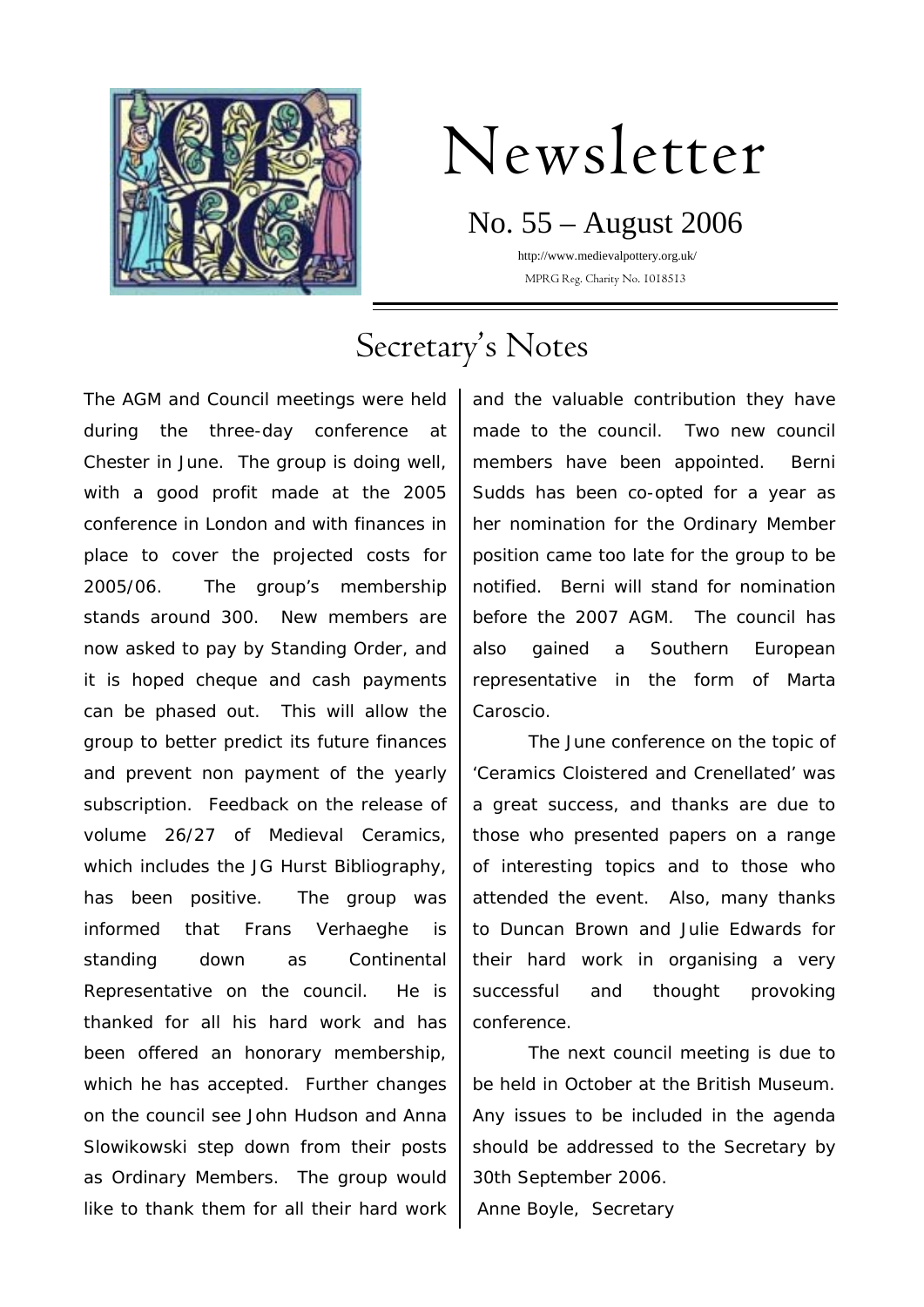#### THANK YOU FRANS

Frans Verhaeghe is stepping down from the Council of the Medieval Pottery Research Group, and we can't allow that to happen without recording our appreciation of his contribution. Although the earliest published record of his presence as a Council member is dated 1989, his involvement in the Group goes back much further than that. In 1983, in Aberdeen, he delivered the Second Gerald Dunning Memorial Lecture, on the subject of 'Low Countries Medieval Pottery Imported into Scotland: notes on a minor trade'. A year later he was welcoming the Group to Bergen-op-Zoom, where he'd organised an unforgettable MPRG conference that is still the subject of fond reminiscence and wild rumour amongst longer-serving members of the Group. No wonder then, that when Council created the post of European Representative, Frans was top of the list of potential candidates. He readily agreed, and his continued commitment, despite growing professional responsibilities, typifies his hard-working nature, and his enthusiasm for the subject.

Council has regularly benefited from his support, influence and opinions, and although Frans could not easily attend meetings, whenever he was present the discussion took on a wider, better informed dimension, and our deliberations were all the better for it. His

input into the organisation of the Southampton conference in 1992 was invaluable, for instance, as we brought together speakers from all over Western Europe. Always a genial and outspoken, not to say unmissable, presence at MPRG conferences, and of course many others, Frans has been a tireless promoter of the Group. 'Thank you' seems scarcely adequate, but it will have to do until we see him again. We wish him all the best for the future, and trust that in his retirement he will still find time to attend our conferences and other meetings.

Duncan H. Brown

## STOP PRESS:

### THE BICKLEY CERAMICS **PROJECT**

The Bickley Ceramics Project sets out to explore basic ceramic firing processes. Started by Oliver Kent and David Dawson in 1981, the project grew out of a need to understand the kinds of firings used by potters in this country working in the pre-industrial eras. The main focus has been on updraught kilns for earthenwares. Bonfire-firings are also of increasing interest.

 There are two main reasons for doing this. One is to add to our understanding of the way in which pottery was made in the past. Hypothetical reconstructions of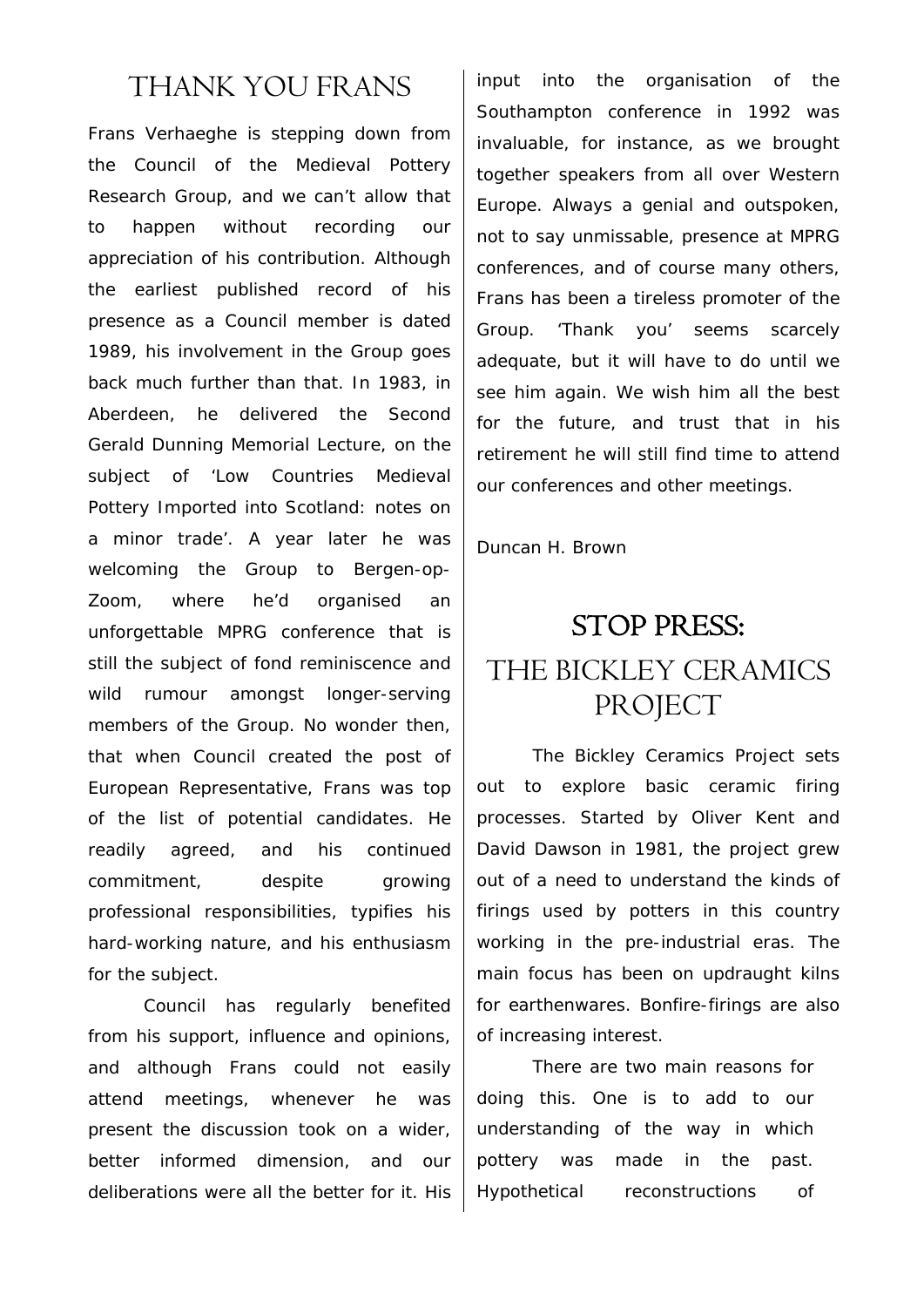historical kilns by historians and archaeologists are all very well, but do they work to produce the kind of pots required? The other is to contribute to current interest in such technology amongst those working in ceramics today.

In addition, a pile of old firebricks acquired early on in the project, has provided an oportunity to experiment with questions about how kilns do or do not work. These have evolved into a series of cross-draught stoneware kilns firing saltglaze.



 Oliver and David are involved with a range of other ceramics and archaeological projects. In July 2005 they built an updraught kiln at the International Ceramics Festival at Aberystwyth. Other projects include building a working  $17<sup>th</sup>$  century-style kiln for the Plimoth Plantation Museum in Massachusetts in 2001 - Oliver will back there later this year - and advising on archaeological excavations in Devon, Dorset and Bristol as well as Channel 4's *Time Team*. Their work has been featured recently in *Ceramic Review* and in *The Log Book*.

#### **FOR 2006**

The focus is on glazes again this year and we will be trying a variety of different types and recording the results. We want to be able to show clearly the range of colour possible from a range of glazes in reduced and reoxidised conditions.

The double-opposed firebox updraught kiln is based on a 16th/17th century one excavated in 1992 at Donyatt, South Somerset has been with us for a number of years now. Such kilns have a long history and would have been familiar in the Roman and medieval periods too. A few were still in use in Britain as late as the early 20<sup>th</sup> century. In addition our saltglaze kiln will also be fired once.

The Project welcomes willing hands to gather and sort fuel and to make lots of pots. There are also opportunities to learn about the practicalities of wood-firing. Regular short talks will be given on what is going on.

Bickley is located in North Somerset from the on the left of the A370 between Cleeve and Congresbury. from Bristol and the project is running from the  $24<sup>th</sup>$  July to  $5<sup>th</sup>$  August and costs £40 to attend. Anyone wishing to take part should contact Oliver at [oliver.kent@virgin.net](mailto:oliver.kent@virgin.net).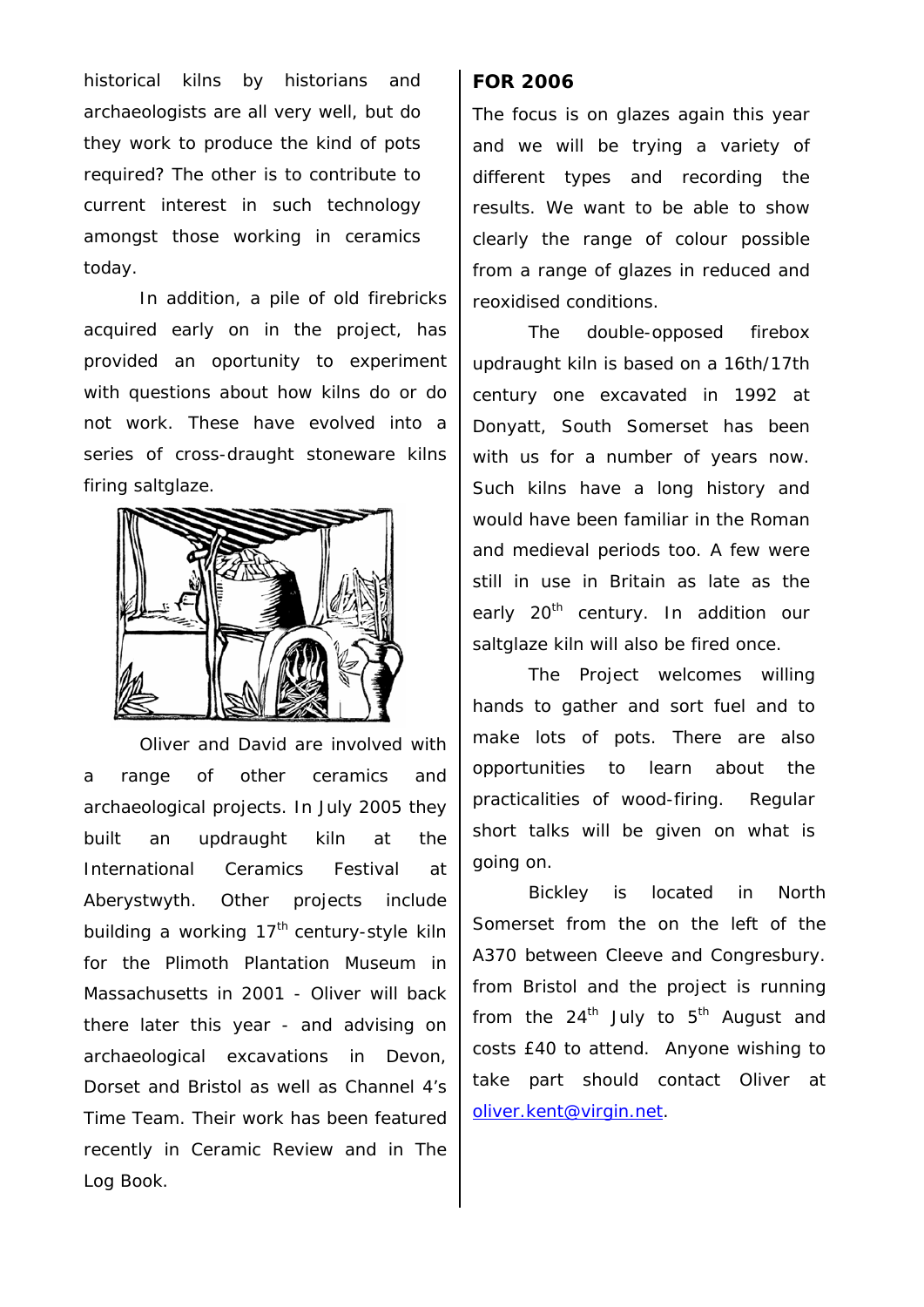### Portable Antiquities Goes Potty

A series of teaching days have been held to offer advice to Finds Liaison Officers (FLOs) on how to identify and record pottery. The Portable Antiquities scheme, which employs around 40 Finds Liaison Officers throughout England and Wales, has recorded tens of thousands of small finds recovered by metal detector users, fieldwalkers and members of the public since the scheme started in 1997. The details of these finds are added to the Portable Antiquities database, which can be accessed at **www.finds.org.uk**. The training days were designed to give the Finds Liaison Officers an overview of the ceramics in their region and to offer tips on how to identify and record pottery from all periods. This will help the FLOs to identify the ceramics brought into them, and encourage users of the scheme to see the benefit of collecting pottery they come across 'in the field'.



Above: Jane Young (far left) introduces the Finds Liaison Officers to 12th century pottery from Lincolnshire and Nottinghamshire

At the two-day meeting held in Lincoln, nine members of the Portable Antiquities Scheme were introduced to ceramics dating from the Iron Age to the Post-Medieval period by Maggie Darling, Jane Young and Anne Boyle. During this time, the participants had the opportunity to handle and examine the pottery for themselves and the specialists were on hand to give guidance on identification and answer any questions. It is hoped the training days will encourage further contact between FLOs and Pottery Specialists in the future.

## French Pottery in Scotland

George Haggerty in association with Historic Scotland has carried out a survey of finds of French Pottery in Scotland. A CD containing the database is available for those who contact George [Haggartyg@aol.com](mailto:Haggartyg@aol.com)

#### FOR SALE

Complete set of Medieval Archaeology 1957 to 2005, (vols 1 to 48) including indexes and membership lists, in excellent condition. £250 excluding transport. Collection possible from West Yorkshire or Surrey areas, or may be able to deliver.

For more information email [pamirving2@hotmail.co.uk](mailto:pamirving2@hotmail.co.uk), or phone 01484 879074